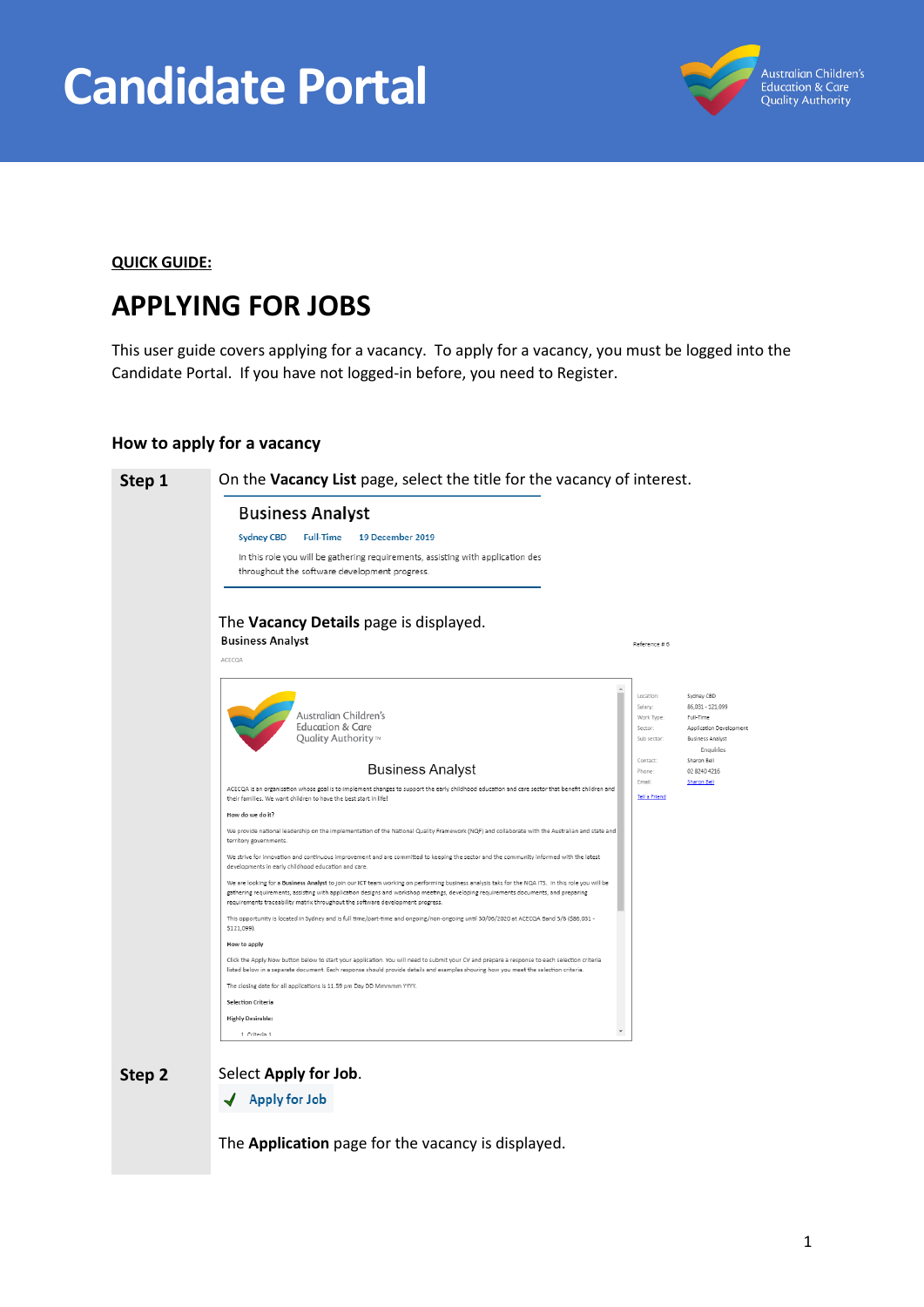|        | If you are not logged-in to the Candidate Portal, you are asked to login or register.<br>Once you are logged in, you are returned to the Application page. |
|--------|------------------------------------------------------------------------------------------------------------------------------------------------------------|
| Step 3 | Complete the sections of the application:<br>Select <b>Edit</b> to edit a section.<br>$\bullet$                                                            |
|        | When a section is completed, select Save.<br>$\bullet$                                                                                                     |
| Step 4 | Select Submit Application.<br>A Confirmation page is displayed.                                                                                            |
| Step 5 | Select OK to go to the My Applications page.                                                                                                               |

# **Your application checklist**

When completing an application in the Candidate Portal, a checklist shows you which sections have been completed.

*For example:*

Application Checklist Details [APD]



| <b>J</b> | Complete       | $\vert$ Check – You have completed this section.                                  |
|----------|----------------|-----------------------------------------------------------------------------------|
|          |                | <b>1</b> Incomplete $\vert$ Cross – You have not completed this optional section. |
|          | <b>Caution</b> | Exclamation mark – You have not completed this optional section.                  |

The checklist is displayed at the end of your application. Each row of the checklist corresponds to a section in the application. Selecting a row takes you to the relevant section.

The checklist is updated whenever you edit a section.

# **How to attach documents to your application**

| Step 1 | Open your application.                                                          |
|--------|---------------------------------------------------------------------------------|
| Step 2 | In the Application Attachments section, select Edit.                            |
|        | When the section is in edit mode, attachments can be added, deleted and viewed. |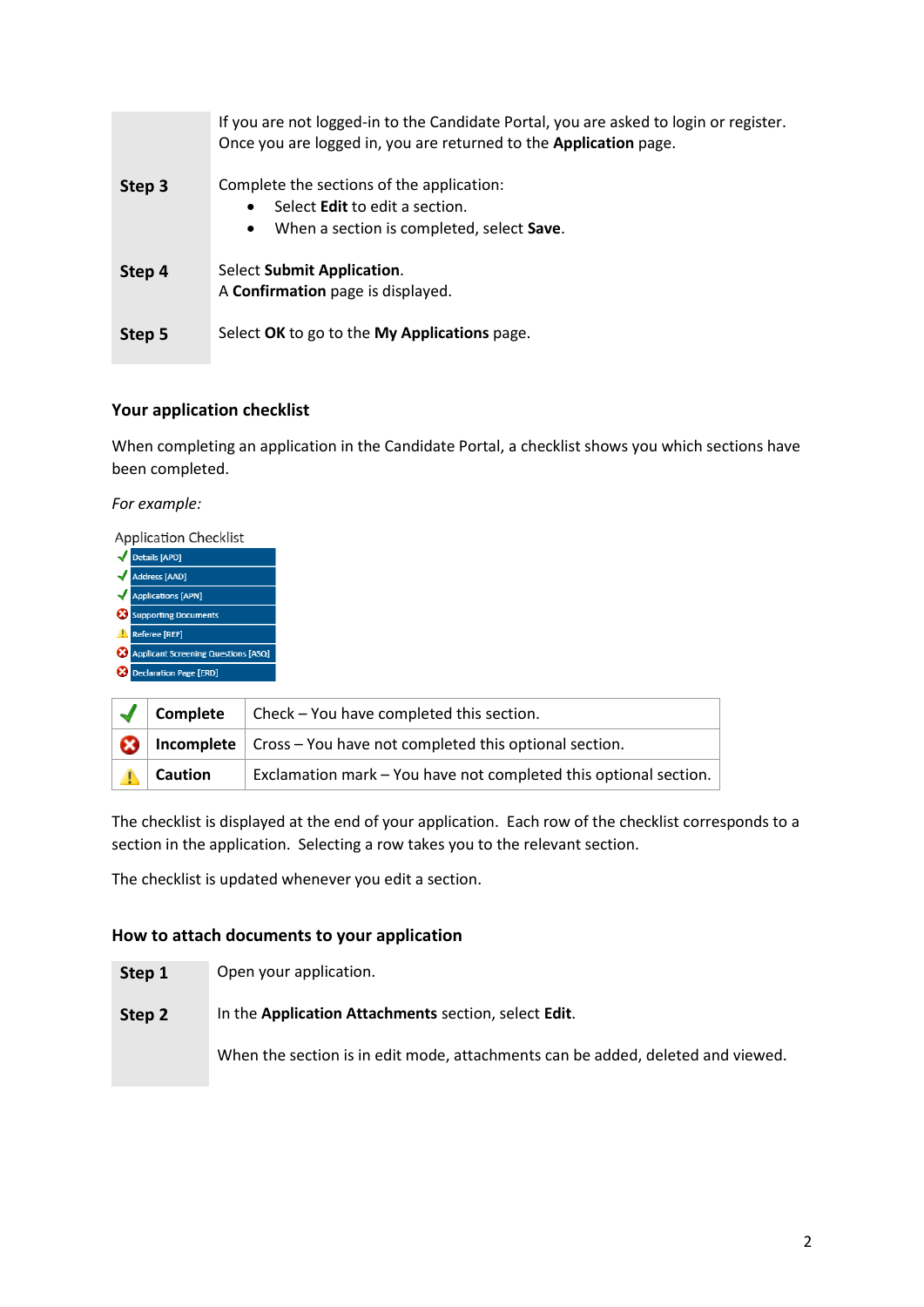|        | <b>Application Attachments [AP3] *</b>                                                                                                      | Save | Cancel |
|--------|---------------------------------------------------------------------------------------------------------------------------------------------|------|--------|
|        | Please attach any supporting documents for your application such as a Resume, Cover Letter, Portfolio.                                      |      |        |
|        | DropBox<br>Upload<br>$\Delta$<br>Cover Letter (optional) (in PDF;DOCX;DOC format)<br>٠                                                      |      |        |
|        | Upload<br>DropBox<br>Resume / CV (mandatory) (in PDF;DOCX;DOC format)<br>$\overline{\bullet}$                                               |      |        |
|        | Candidate Response to Questions/Criteria (mandatory) (in<br>$\frac{1}{2}$<br>Upload<br>DropBox<br>$\frac{1}{2}$<br>PDF;DOCX;DOC format)     |      |        |
|        |                                                                                                                                             |      |        |
|        |                                                                                                                                             | Save | Cancel |
| Step 3 | To attach a document from your device, select Upload.                                                                                       |      |        |
|        | To attach a document from your Dropbox, select Dropbox. You are asked to login to<br>Dropbox.                                               |      |        |
| Step 4 | Select the file to upload. The options available depend on your web browser.                                                                |      |        |
|        | Once the file is uploaded, the file name and View and Delete are displayed in the<br><b>Application Attachments section.</b>                |      |        |
|        | <b>Application Attachments [AP3] *</b>                                                                                                      | Save | Cancel |
|        | Please attach any supporting documents for your application such as a Resume, Cover Letter, Portfolio.                                      |      |        |
|        | DropBox<br>Upload<br>Cover Letter (optional) (in PDF;DOCX;DOC format)                                                                       |      |        |
|        | RESUME_000001<br>$\mathcal{P}$<br>View<br>Delete<br>Resume / CV (mandatory) (in PDF;DOCX;DOC format)<br>PDF                                 |      |        |
|        | Candidate Response to Questions/Criteria (mandatory) (in<br>RSPNSE_000001<br>$\mathcal{P}$<br>View<br>Delete<br>PDF;DOCX;DOC format)<br>PDF |      |        |
|        |                                                                                                                                             |      |        |
|        |                                                                                                                                             | Save | Cancel |
| Step 5 | Select Save when you have finished adding attachments.                                                                                      |      |        |
|        | When the section is in read mode, attachments can be viewed                                                                                 |      |        |
|        | <b>Application Attachments [AP3] *</b>                                                                                                      |      | Edit   |
|        | Please attach any supporting documents for your application such as a Resume, Cover Letter, Portfolio.                                      |      |        |
|        | Cover Letter (optional) (in PDF;DOCX;DOC format)                                                                                            |      |        |
|        | RESUME_000001<br>View<br>Resume / CV (mandatory) (in PDF;DOCX;DOC format)<br>PDF                                                            |      |        |
|        | Candidate Response to Questions/Criteria (mandatory) (in<br>RSPNSE_000001<br>$\circ$<br>View<br>PDF;DOCX;DOC format)<br><b>PDF</b>          |      |        |
|        |                                                                                                                                             |      |        |
|        |                                                                                                                                             |      |        |
|        |                                                                                                                                             |      |        |